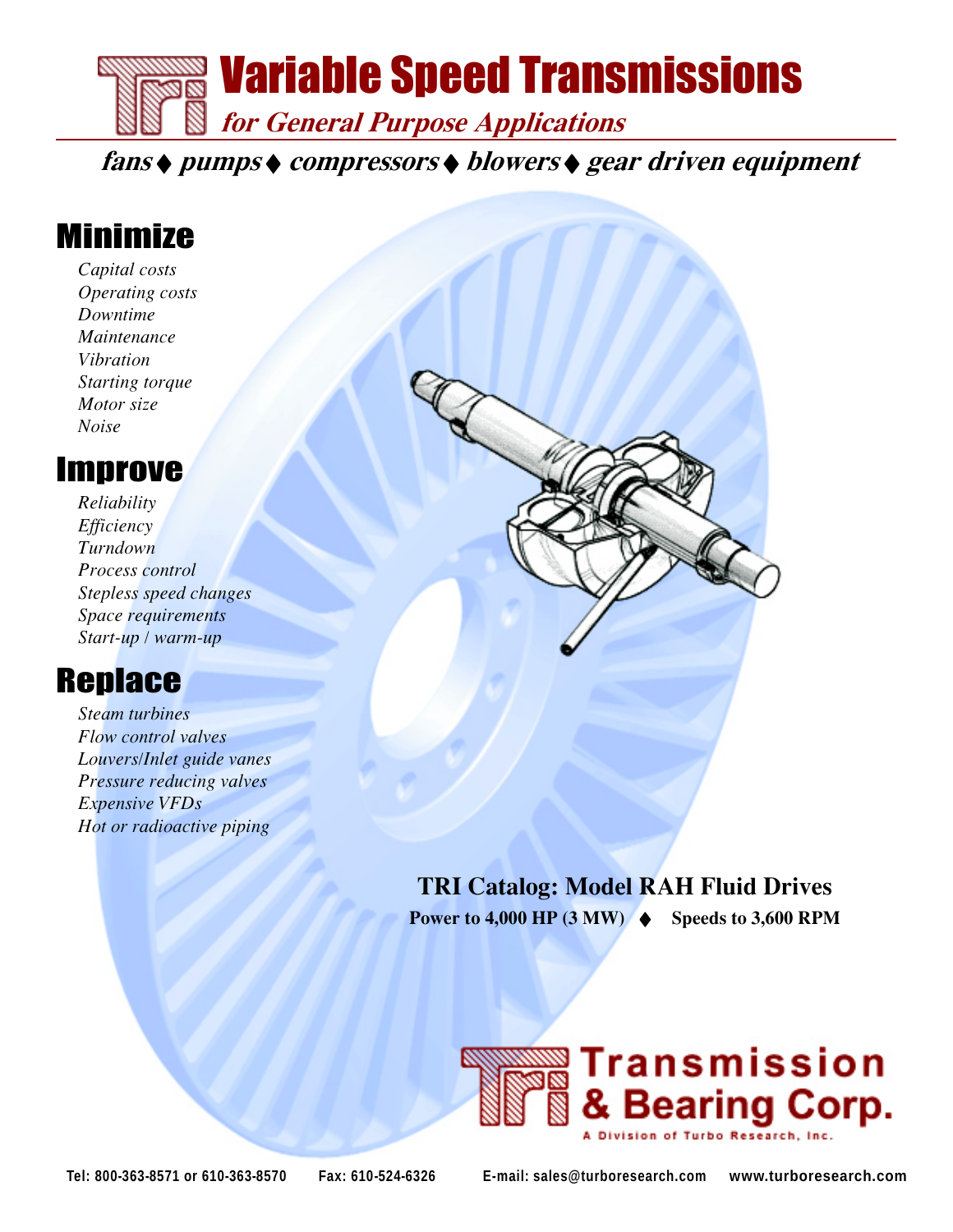

## Model RAH Fluid Drives

**Typical Limits: 4000 HP (3000 KW) or 3600 rpm Based on Advanced Rolling Element Bearing Technology**



*Comparable vertical models are available*

| <b>Size</b><br><b>Designation</b> | Element<br><b>Diameter</b> | Max<br>Motor<br><b>Speed</b> | Max<br>Load<br>Power |        | <b>Typical Dimensions</b> |        | <b>Shaft</b><br><b>Diameter</b> |
|-----------------------------------|----------------------------|------------------------------|----------------------|--------|---------------------------|--------|---------------------------------|
|                                   |                            |                              |                      | A      | B                         | C      |                                 |
|                                   | inches                     | <b>RPM</b>                   | HP                   | inches | inches                    | inches | inches                          |
| 104                               | 10.4                       | 3,600                        | 110                  | 28     | 14                        | 20     | 1.75                            |
| 123                               | 12.3                       | 3,600                        | 250                  | 31     | 16                        | 24     | 2.00                            |
| 141                               | 14.1                       | 3,600                        | 500                  | 36     | 18                        | 27     | 2.25                            |
| 162                               | 16.2                       | 3,600                        | 1,000                | 42     | 24                        | 30     | 2.75                            |
| 176                               | 17.6                       | 3,600                        | 1,500                | 48     | 26                        | 33     | 3.25                            |
| 186                               | 18.6                       | 3,600                        | 2,000                | 48     | 26                        | 33     | 3.25                            |
| 202                               | 20.2                       | 3,000                        | 1,750                | 50     | 27                        | 35     | 3.50                            |
| 230                               | 23.0                       | 3,000                        | 3,250                | 55     | 27                        | 35     | 4.00                            |
| 270                               | 27.0                       | 1,800                        | 1,750                | 64     | 30                        | 41     | 4.50                            |
| 315                               | 31.5                       | 1,800                        | 3,500                | 66     | 30                        | 45     | 5.00                            |
| 370                               | 37.0                       | 1,500                        | 4,000                | 72     | 36                        | 55     | 6.00                            |
| 400                               | 40.0                       | 1,200                        | 3,500                | 74     | 36                        | 55     | 6.00                            |
| 450                               | 45.0                       | 1,200                        | 4,000                | 76     | 42                        | 59     | 6.50                            |
| 500                               | 50.0                       | 900                          | 4,000                | 79     | 48                        | 64     | 6.50                            |

Fourteen standard sizes are shown. Other element (Impeller/Runner) sizes can be manufactured to suit specific applications. Overall dimensions and shaft heights can be adjusted as required. Many oil system arrangements are available – from basic to full API. TRI also provides high power–high speed transmissions to 40,000 hp and 15,000 rpm. Refer to the TRI Catalog: Model FH Fluid Drives for further information about high powered transmissions.

**Tel: 800-363-8571 or 610-363-8570 Fax: 610-524-6326 E-mail: sales@turboresearch.com www.turboresearch.com**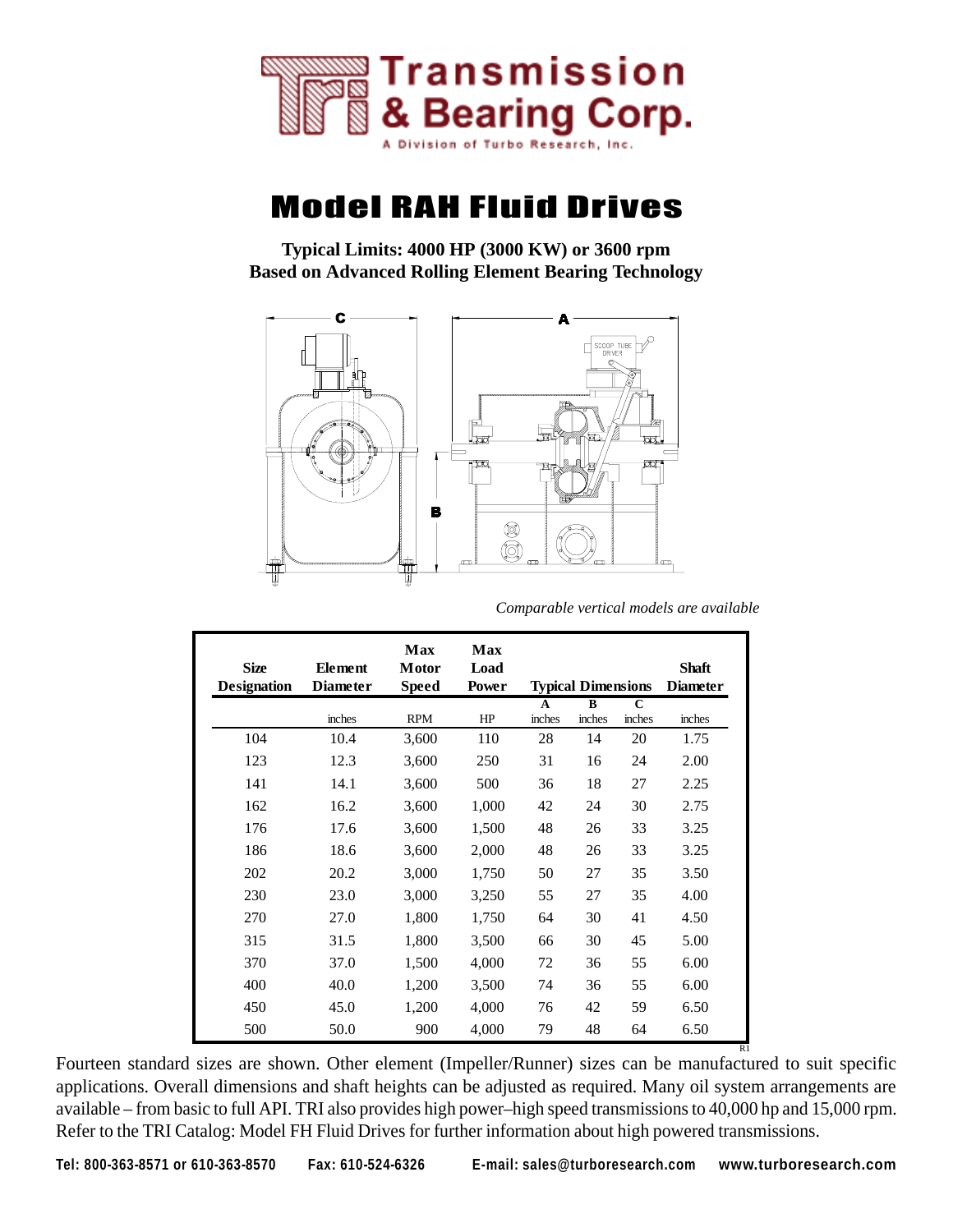

## Improved Power Efficiency

**Comparison of electrical power consumed by standard electrical motors driving the same pump with two different arrangements.**



1. A standard motor is directly coupled to a pump, both rotating together at constant speed. A discharge pressure control valve (PCV) is used to control downstream pressure or flow. In this case, substantial power is consumed by throttling losses of the flow through the PCV.

- **P**<sub>Pcv</sub>: Electric power to a motor, flow controlled by a discharge **flow control valve**
- **P<sub>LV</sub>: Electric power to a motor, flow controlled by louvers or inlet guide vanes**
- **P<sub>se</sub>: Electric power to a motor, flow controlled by a TRI single element (standard) fluid drive transmission**
- **P<sub>ne</sub>: Electric power to a motor, flow controlled by a TRI dual element (high efficiency) fluid drive transmission**
- **Power saved using a single element fluid drive**
- **Additional power saved using a dual element fluid drive**

2. A standard motor is driving a fluid drive transmission, which drives the same pump at variable speed with *no* discharge PCV. Varying the speed of the pump varies the downstream pressure/flow. In this case, because there is no PCV, there are no throttling losses.

Clearly, the electrical power consumed by the motor for the pump with PCV is much higher than when a fluid drive transmission is used. There are some losses in the fluid drive transmission, but these are small compared to the throttling losses across a discharge pressure control valve.

### **The difference between the two power consumption lines represents the power saved by using a fluid drive transmission – typically above 30% of the motor nameplate rating. Additional savings result from the use of a smaller motor.**

TRI offers high-efficiency fluid drive transmissions that reduce the power consumed over most of the operating range. As shown here, the high efficiency point occurs at 83% of the maximum flow, which is the normal operating point for the process represented here.

Fans, compressors, and pumps have similar power reduction when TRI fluid drive transmissions are used.